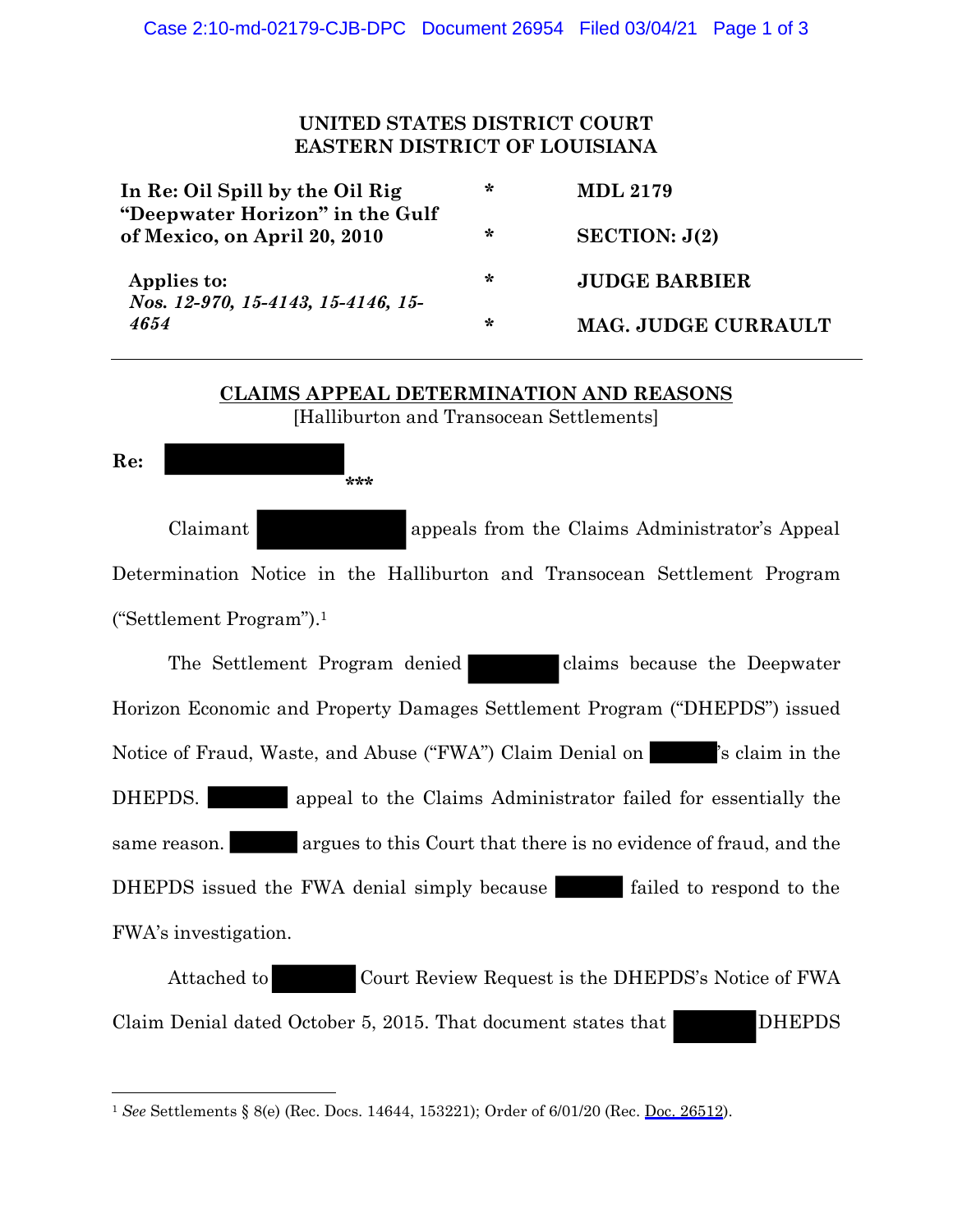## Case 2:10-md-02179-CJB-DPC Document 26954 Filed 03/04/21 Page 2 of 3

claim was denied "pursuant to Policy 488" because he failed to comply with multiple requests for information from the FWA's investigators. The purpose of the FWA department is to detect, investigate, and deter fraud in the DHEPDS. The DHEPDS issued Policy 488 to address situations where the FWA team cannot complete its review because the claimant fails or refuses to comply with the FWA's investigation. Under the Policy, the DHEPDS will first suspend a claim when a claimant's noncompliance impedes the FWA's investigation. If the claimant does not substantially cooperate within 30 days of the notice of suspension, the DHEPDS will "close and deny all claims filed by the Claimant and consider referring the Claimant to law enforcement for further investigation if appropriate."

The Notice of FWA Claim Denial explains that claim was suspended after he failed to respond to two requests by the FWA's investigator to take his statement.<sup>2</sup> The DHEPDS issued a notice of suspension that required to take affirmative steps to comply with the FWA's requests within 30 days. did not respond, and his claim was denied pursuant to Policy 488.

The New Class Distribution Model states, "Those claimants who were subject to a valid and final FWA denial under the DHEPDS program . . . shall not be eligible for compensation under this Distribution Model." (Rec. Doc. 18797 at 27). Although the FWA department did not determine that claims were fraudulent, effectively prevented the FWA from reaching a conclusion. In this circumstance, denying claims certainly comports with the spirit, if not also

<sup>&</sup>lt;sup>2</sup> Policy 488 states that missing two or more scheduled meetings with FWA representatives without a reasonable explanation constitutes "non-compliance" with an FWA investigation.